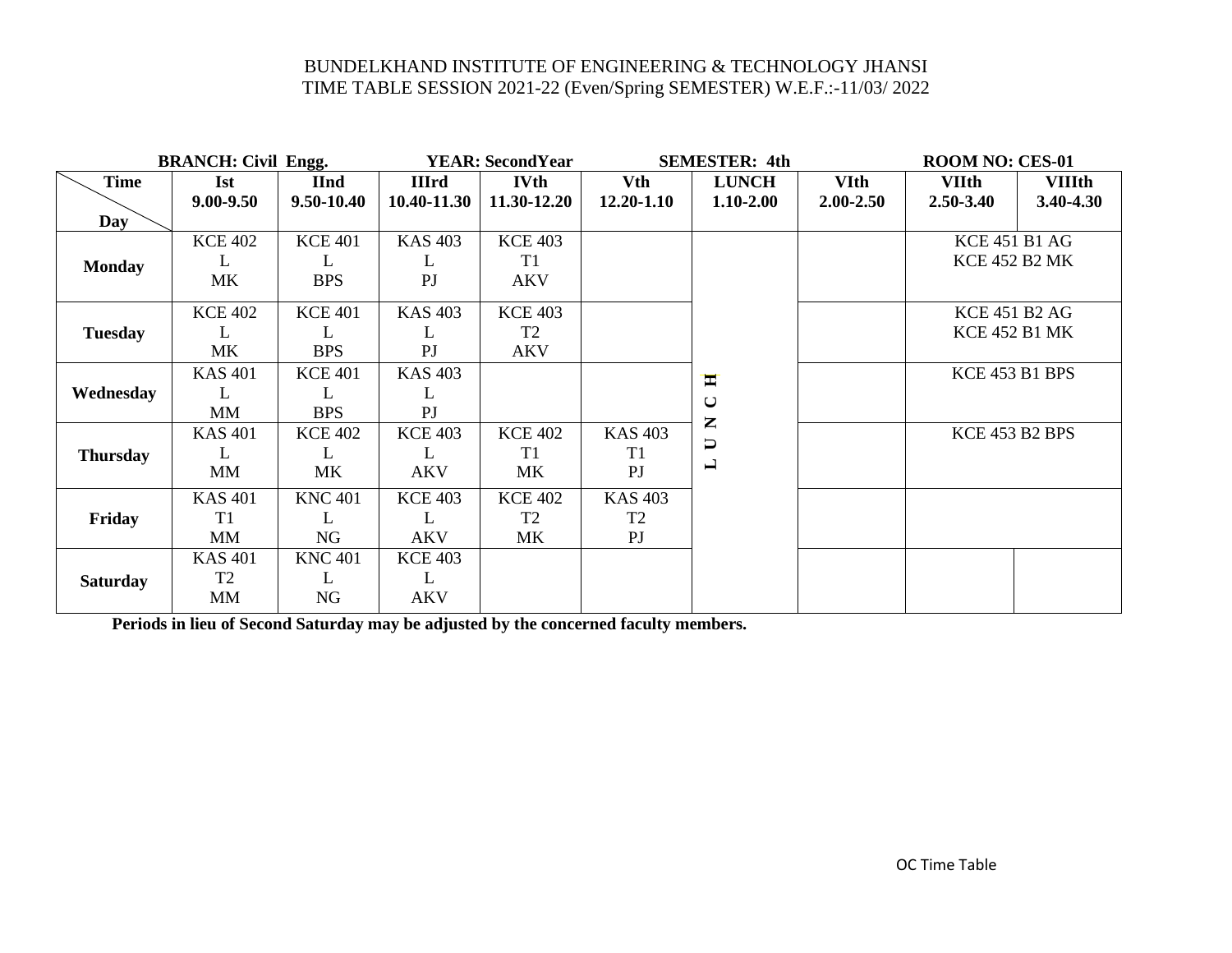| <b>BRANCH:</b> Chemical Engg. |                | YEAR: $2nd$    |                | SEMESTER: 4 <sup>th</sup> |            |                          | ROOM NO: ABG-18 |              |               |  |
|-------------------------------|----------------|----------------|----------------|---------------------------|------------|--------------------------|-----------------|--------------|---------------|--|
| Time                          | Ist            | IInd           | IIIrd          | <b>IVth</b>               | Vth        | <b>LUNCH</b>             | VIth            | <b>VIIth</b> | <b>VIIIth</b> |  |
|                               | 9.00-9.50      | $9.50 -$       | $10.40-$       | $11.30-$                  | 12.20-1.10 | 1.10-2.00                | $2.00 - 2.50$   | 2.50-3.40    | 3.40-4.30     |  |
| Day                           |                | 10.40          | 11.30          | 12.20                     |            |                          |                 |              |               |  |
|                               | <b>KAS 402</b> | <b>KCH 402</b> | <b>KCH 403</b> | <b>KCH 402</b>            |            |                          | <b>KVE 401</b>  | KCH 451 LKP  |               |  |
| Monday                        | L              | L              | L              | T                         |            |                          | L               |              |               |  |
|                               | P <sub>J</sub> | <b>TPS</b>     | <b>AKC</b>     | <b>TPS</b>                |            |                          | KV              |              |               |  |
|                               | <b>KAS 402</b> | <b>KCH 401</b> | <b>KCH 403</b> |                           |            |                          | <b>KVE 401</b>  | KCH 453 AKC  |               |  |
| Tuesday                       | L              | L              | L              |                           |            |                          | $\mathbf{L}$    |              |               |  |
|                               | P <sub>J</sub> | SY             | <b>AKC</b>     |                           |            |                          | KV              |              |               |  |
|                               | <b>KAS 402</b> | <b>KCH 401</b> | <b>KCH 403</b> |                           |            |                          | <b>KVE 401</b>  | KCH 452 TPS  |               |  |
| Wednesday                     | L              | L              | L              |                           |            | Η                        | L               |              |               |  |
|                               | P <sub>J</sub> | SY             | <b>AKC</b>     |                           |            | $\cup$                   | KV              |              |               |  |
|                               | <b>KNC 401</b> | <b>KCH 401</b> | <b>KAS 402</b> |                           |            | $\mathsf{Z}$             |                 |              |               |  |
| Thursday                      | L              | L              | T              |                           |            | $\cup$                   |                 |              |               |  |
|                               | NG             | <b>ADH</b>     | P <sub>J</sub> |                           |            | $\overline{\phantom{0}}$ |                 |              |               |  |
|                               | <b>KNC 401</b> | <b>KCH 402</b> | <b>KCH 403</b> |                           |            |                          |                 |              |               |  |
| Friday                        | L              | L              | T              |                           |            |                          |                 |              |               |  |
|                               | NG             | <b>TPS</b>     | <b>AKC</b>     |                           |            |                          |                 |              |               |  |
|                               |                | <b>KCH 402</b> |                |                           |            |                          |                 |              |               |  |
| Saturday                      |                | L              |                |                           |            |                          |                 |              |               |  |
|                               |                | <b>TPS</b>     |                |                           |            |                          |                 |              |               |  |
|                               |                |                |                |                           |            |                          |                 |              |               |  |

Periods in lieu of Second Saturday may be adjusted by the concerned faculty members.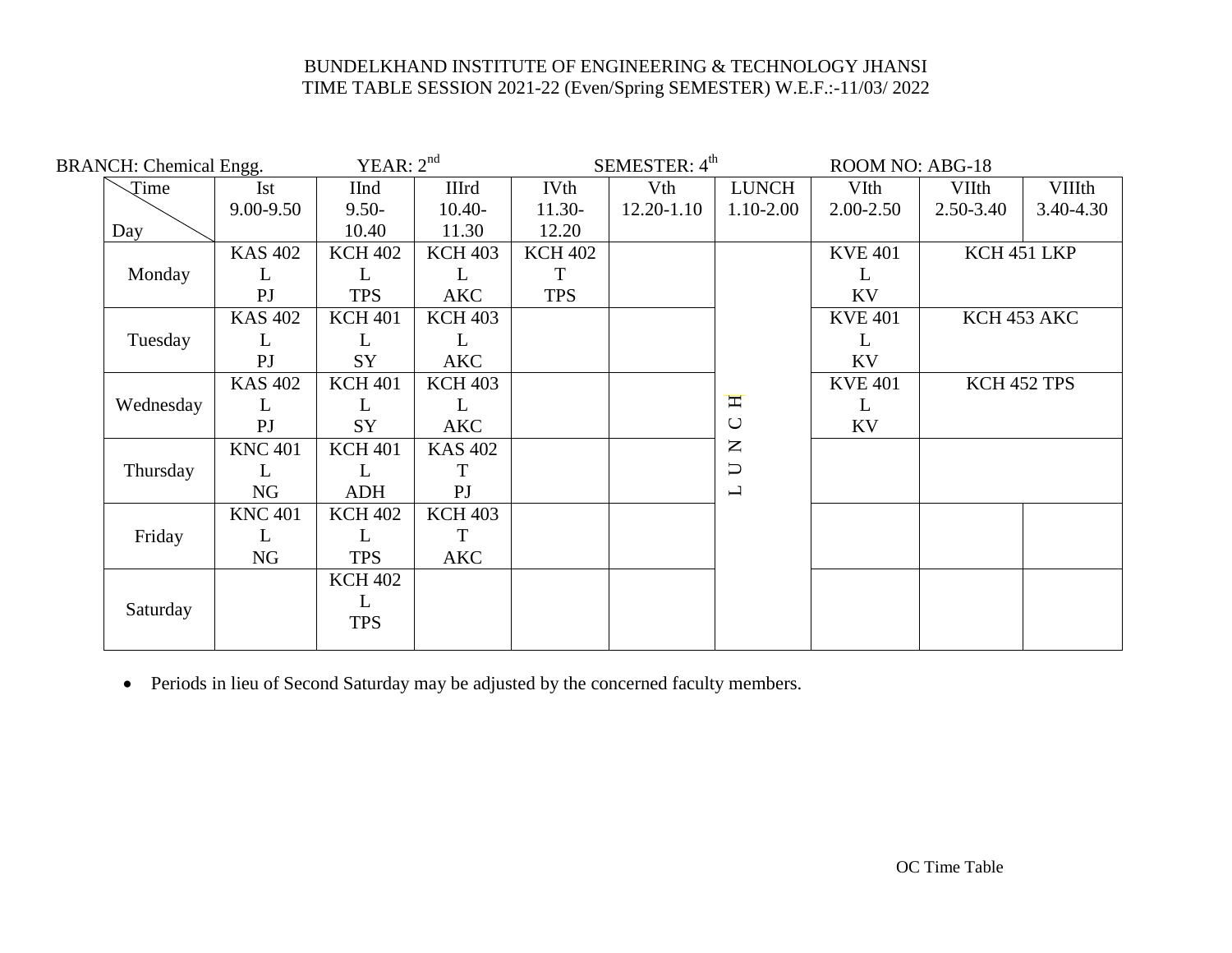| BRANCH: COMPUTER SCIENCE. & ENGG.<br>YEAR: IInd |                |                |                |                | SEMESTER: 4 <sup>th</sup> | ROOM NO: LCG03                                |           |                      |               |
|-------------------------------------------------|----------------|----------------|----------------|----------------|---------------------------|-----------------------------------------------|-----------|----------------------|---------------|
| Time                                            | Ist            | <b>IInd</b>    | <b>IIIrd</b>   | <b>IVth</b>    | Vth                       | <b>LUNCH</b>                                  | VIth      | <b>VIIth</b>         | <b>VIIIth</b> |
|                                                 | 9.00-9.50      | 9.50-10.40     | 10.40-11.30    | $11.30-$       | 12.20-1.10                | $1.10-$                                       | 2.00-2.50 | 2.50-3.40            | $3.40-$       |
| Day                                             |                |                |                | 12.20          |                           | 2.00                                          |           |                      | 4.30          |
|                                                 |                |                |                |                |                           |                                               |           |                      |               |
|                                                 | <b>KVE 401</b> | <b>KCS 403</b> | KOE 048/049    |                |                           |                                               |           | <b>KCS 452 B1 UM</b> |               |
| Monday                                          |                |                |                |                |                           |                                               |           |                      |               |
|                                                 | KV             | <b>RNV</b>     | <b>MK</b>      |                |                           |                                               |           |                      |               |
|                                                 | <b>KVE 401</b> | <b>KCS 403</b> | KOE 048/049    |                |                           |                                               |           | <b>KCS 452 B2 UM</b> |               |
| Tuesday                                         | L              | L              | L              |                |                           |                                               |           |                      |               |
|                                                 | <b>KV</b>      | <b>RNV</b>     | <b>MK</b>      |                |                           | 工                                             |           |                      |               |
|                                                 | <b>KVE 401</b> | <b>KCS 403</b> | KOE 048/049    | <b>KCS 403</b> | <b>KCS 402</b>            |                                               |           | KCS 453 B1 MMT       |               |
| Wednesday                                       | L              |                | L              | T1             | T1                        | $\bigcup$                                     |           |                      |               |
|                                                 | <b>KV</b>      | <b>RNV</b>     | <b>MK</b>      | <b>RNV</b>     | SG                        |                                               |           |                      |               |
|                                                 |                | <b>KCS 401</b> | <b>KCS 402</b> | <b>KCS 402</b> | <b>KCS 403</b>            | $\mathsf{Z}$                                  |           | KCS 453 B2 MMT       |               |
| Thursday                                        |                |                |                | T <sub>2</sub> | T <sub>2</sub>            |                                               |           |                      |               |
|                                                 |                | <b>SKG</b>     | SG             | SG             | <b>RNV</b>                | $\Box$                                        |           |                      |               |
|                                                 | <b>KNC-402</b> | <b>KCS 401</b> | <b>KCS 402</b> |                | <b>KCS 451 B1 HM</b>      |                                               |           |                      |               |
| Friday                                          | L              | L              | L              |                |                           | $\mathord{\hspace{1pt}\text{--}\hspace{1pt}}$ |           |                      |               |
|                                                 | <b>MMT</b>     | <b>SKG</b>     | SG             |                |                           |                                               |           |                      |               |
|                                                 | <b>KNC-402</b> | <b>KCS 401</b> | <b>KCS 402</b> |                | <b>KCS 451 B2 HM</b>      |                                               |           |                      |               |
|                                                 | L              | L              | L              |                |                           |                                               |           |                      |               |
| Saturday                                        | <b>MMT</b>     | <b>SKG</b>     | SG             |                |                           |                                               |           |                      |               |
|                                                 |                |                |                |                |                           |                                               |           |                      |               |

 Periods in lieu of Second Saturday may be adjusted by the concerned faculty members. \*Contact Head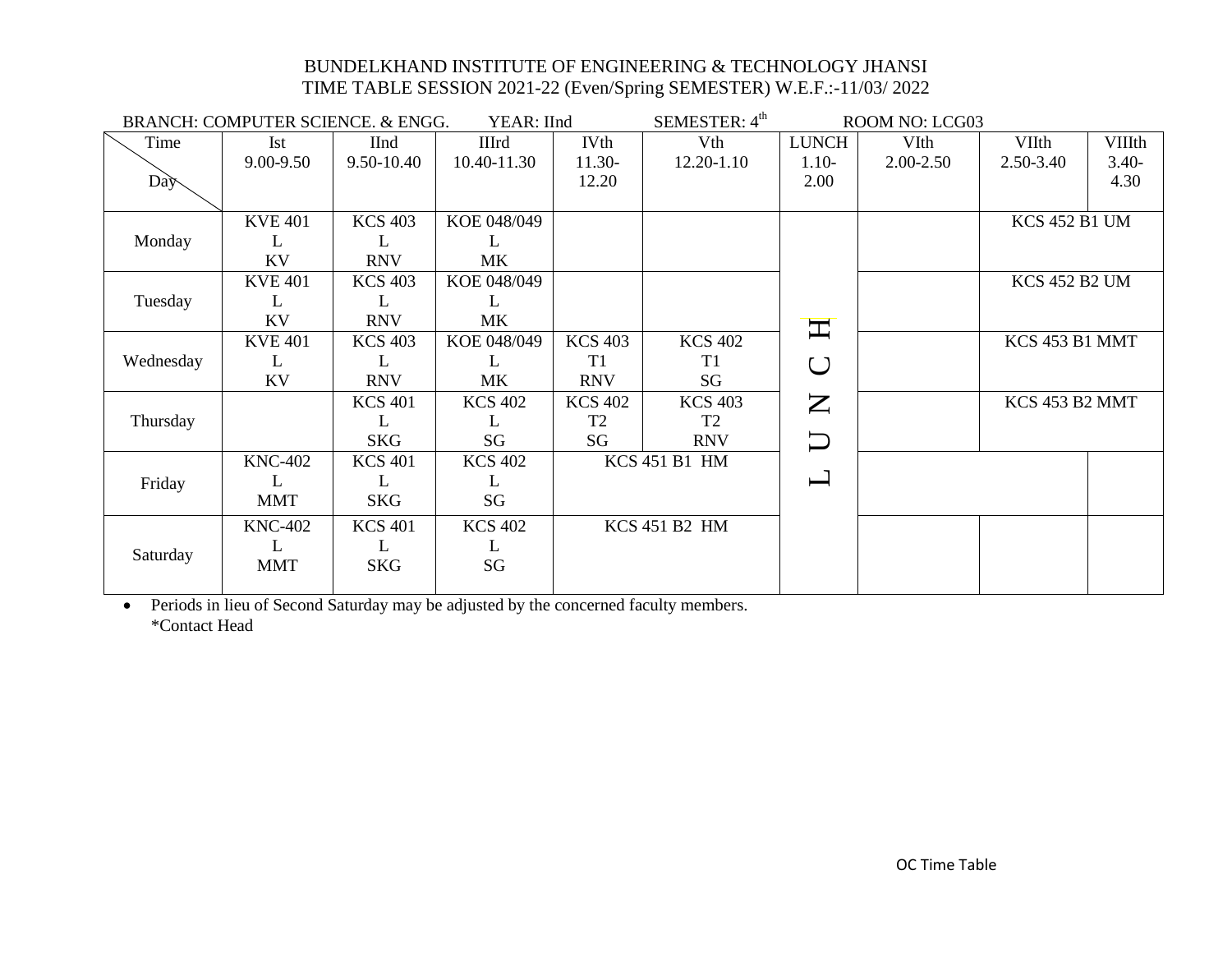| <b>BRANCH: ELECTRONICS ENGG.</b> |           |                | YEAR: 2nd        |                |                | SEMESTER: 4 <sup>th</sup> | ROOM NO: ECS-01 |                               |           |  |
|----------------------------------|-----------|----------------|------------------|----------------|----------------|---------------------------|-----------------|-------------------------------|-----------|--|
| Time                             | Ist       | <b>IInd</b>    | IIIrd            | <b>IVth</b>    | Vth            | <b>LUNCH</b>              | VIth            | VIIth                         | VIIIth    |  |
|                                  | 9.00-9.50 | 9.50-10.40     | $10.40-$         | 11.30-12.20    | 12.20-1.10     | 1.10-2.00                 | $2.00 - 2.50$   | 2.50-3.40                     | 3.40-4.30 |  |
| Day                              |           |                | 11.30            |                |                |                           |                 |                               |           |  |
|                                  |           |                | <b>KEC 401</b>   | <b>KOE 044</b> | <b>KEC 403</b> |                           | <b>KNC 402</b>  | <b>KEC 452 B1 SKS</b>         |           |  |
| Monday                           |           |                | L                | L              | T <sub>1</sub> |                           | L               | <b>KEC 451 B2 SKS2</b>        |           |  |
|                                  |           |                | SKS2             | SA             | <b>AKD</b>     |                           | <b>MMT</b>      |                               |           |  |
|                                  |           |                | <b>KEC 401</b>   | <b>KOE 044</b> | <b>KEC 403</b> |                           | <b>KNC 402</b>  | <b>KEC 452 B2 SKS</b>         |           |  |
|                                  |           |                |                  |                |                |                           |                 |                               |           |  |
| Tuesday                          |           |                | L                | L              | T <sub>2</sub> |                           | L               | <b>KEC 451 B1 SKS2</b>        |           |  |
|                                  |           |                | SKS <sub>2</sub> | SA             | <b>AKD</b>     |                           | <b>MMT</b>      |                               |           |  |
|                                  |           |                | <b>KEC 401</b>   | <b>KOE 044</b> | <b>KAS 402</b> | $\mathbf{\Xi}$            | <b>KEC 402</b>  | KEC 453 B2 AKD                |           |  |
| Wednesday                        |           |                | L                | L              | T <sub>1</sub> |                           | T1              | <b>KOE 044</b>                |           |  |
|                                  |           |                | SKS <sub>2</sub> | <b>SA</b>      | PJ             | $\bigcup$                 | <b>SKS</b>      | T1 SA                         |           |  |
|                                  |           | <b>KEC 402</b> | <b>KEC 403</b>   | <b>KEC 402</b> | $\mathsf{Z}$   | <b>KAS 401</b>            | <b>KAS 402</b>  |                               |           |  |
| Thursday                         |           |                | L                | L              | T <sub>2</sub> |                           | T1              | T <sub>2</sub>                |           |  |
|                                  |           |                | <b>SKS</b>       | <b>AKD</b>     | <b>SKS</b>     | $\bm{\Box}$               | MM              | $\mathbf{P}$                  |           |  |
|                                  |           |                | <b>KEC 402</b>   | <b>KEC 403</b> | <b>KAS 401</b> |                           | <b>KAS 401</b>  | KEC 453 B1 AKD                |           |  |
|                                  |           |                | L                | L              | L              | $\sqcup$                  | T <sub>2</sub>  |                               |           |  |
| Friday                           |           |                | <b>SKS</b>       | <b>AKD</b>     | MM             |                           | <b>MM</b>       | <b>KOE 044</b>                |           |  |
|                                  |           |                |                  |                |                |                           |                 | T <sub>2</sub> S <sub>A</sub> |           |  |
|                                  |           |                | <b>KEC 402</b>   | <b>KEC 403</b> | <b>KAS 401</b> |                           |                 |                               |           |  |
|                                  |           |                | L                | L              | L              |                           |                 |                               |           |  |
| Saturday                         |           |                | <b>SKS</b>       | <b>AKD</b>     | MM             |                           |                 |                               |           |  |
|                                  |           |                |                  |                |                |                           |                 |                               |           |  |

• Periods in lieu of Second Saturday may be adjusted by the concerned faculty members. \*Contact to concern HEAD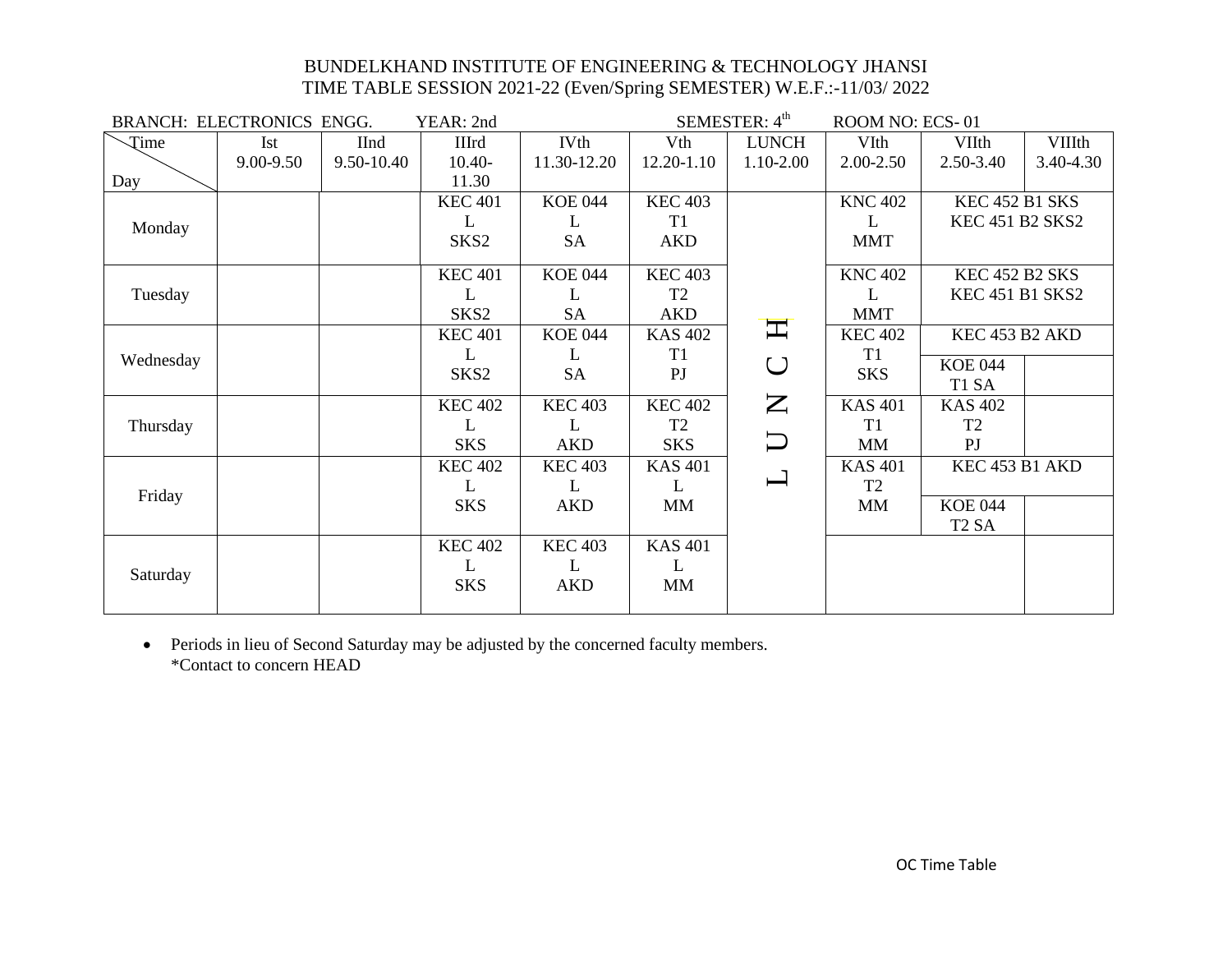| <b>BRANCH:</b> Electrical Engg. |                      | YEAR: $2nd$ Year          |                      | SEMESTER: 4 <sup>th</sup><br>ROOM NO: ECF 18 |                   |                                                                                                                                               |                       |                           |                            |
|---------------------------------|----------------------|---------------------------|----------------------|----------------------------------------------|-------------------|-----------------------------------------------------------------------------------------------------------------------------------------------|-----------------------|---------------------------|----------------------------|
| Time                            | Ist<br>9.00-9.50     | <b>IInd</b><br>9.50-10.40 | IIIrd<br>$10.40-$    | <b>IVth</b><br>$11.30-$                      | Vth<br>12.20-1.10 | <b>LUNCH</b><br>$1.10 - 2.00$                                                                                                                 | VIth<br>$2.00 - 2.50$ | <b>VIIth</b><br>2.50-3.40 | <b>VIIIth</b><br>3.40-4.30 |
| Day                             |                      |                           | 11.30                | 12.20                                        |                   |                                                                                                                                               |                       |                           |                            |
|                                 |                      |                           | <b>KEE 452 B1 SG</b> |                                              | <b>KEE 402</b>    |                                                                                                                                               | <b>KEE 403</b>        | <b>KAS 402</b>            | <b>KEE 403</b>             |
| Monday                          |                      |                           |                      |                                              | L                 |                                                                                                                                               | L                     | T <sub>1</sub>            | T1                         |
|                                 |                      |                           |                      |                                              |                   |                                                                                                                                               | NA                    | P <sub>J</sub>            | NA                         |
| Tuesday                         |                      |                           |                      | <b>KEE 452 B2 SG</b>                         |                   |                                                                                                                                               | <b>KEE 403</b>        | <b>KAS 402</b>            | <b>KEE 402</b>             |
|                                 |                      |                           |                      |                                              | L                 |                                                                                                                                               | L                     | T <sub>2</sub>            | T <sub>2</sub>             |
|                                 |                      |                           |                      |                                              | SG                |                                                                                                                                               | <b>NA</b>             | P <sub>J</sub>            | SG                         |
|                                 |                      |                           | <b>KEE 453 B1 BK</b> |                                              | <b>KEE 402</b>    | Ħ                                                                                                                                             | <b>KEE 403</b>        | <b>KEE 403</b>            |                            |
| Wednesday                       |                      |                           |                      |                                              | L                 | $\cup$                                                                                                                                        | L                     | T <sub>2</sub>            |                            |
|                                 |                      |                           |                      |                                              | SG                | $\mathsf{Z}% _{0}\!\left( \mathcal{M}_{0}\right) ^{T\!\left( 1\right) }=\mathsf{Z}_{0}\!\left( \mathcal{M}_{0}\right) ^{T\!\left( 1\right) }$ | <b>NA</b>             | <b>NA</b>                 |                            |
|                                 | <b>KEE 451 B1 NA</b> |                           | <b>KNC 401</b>       | <b>KVE 401</b>                               | <b>KEE 401</b>    |                                                                                                                                               | <b>KAS 402</b>        |                           |                            |
| Thursday                        |                      |                           | L                    | L                                            | L                 | $\cup$                                                                                                                                        | L                     |                           |                            |
|                                 |                      |                           | NG                   | KV                                           | BK                | $\overline{\phantom{0}}$                                                                                                                      | P <sub>J</sub>        |                           |                            |
|                                 | <b>KEE 451 B2 NA</b> |                           | <b>KNC 401</b>       | <b>KVE 401</b>                               | <b>KEE 401</b>    |                                                                                                                                               | <b>KAS 402</b>        |                           |                            |
| Friday                          |                      |                           | L                    | L                                            | L                 |                                                                                                                                               | L                     |                           |                            |
|                                 |                      |                           | NG                   | <b>KV</b>                                    | BK                |                                                                                                                                               | PJ                    |                           |                            |
|                                 | <b>KEE 453 B2 BK</b> |                           | <b>KEE 402</b>       | <b>KVE 401</b>                               | <b>KEE 401</b>    |                                                                                                                                               | <b>KAS 402</b>        |                           |                            |
| Saturday                        |                      |                           | T <sub>1</sub>       | L                                            | L                 |                                                                                                                                               | L                     |                           |                            |
|                                 |                      |                           | SG                   | KV                                           | BK                |                                                                                                                                               | P <sub>J</sub>        |                           |                            |

Periods in lieu of Second Saturday may be adjusted by the concerned faculty members.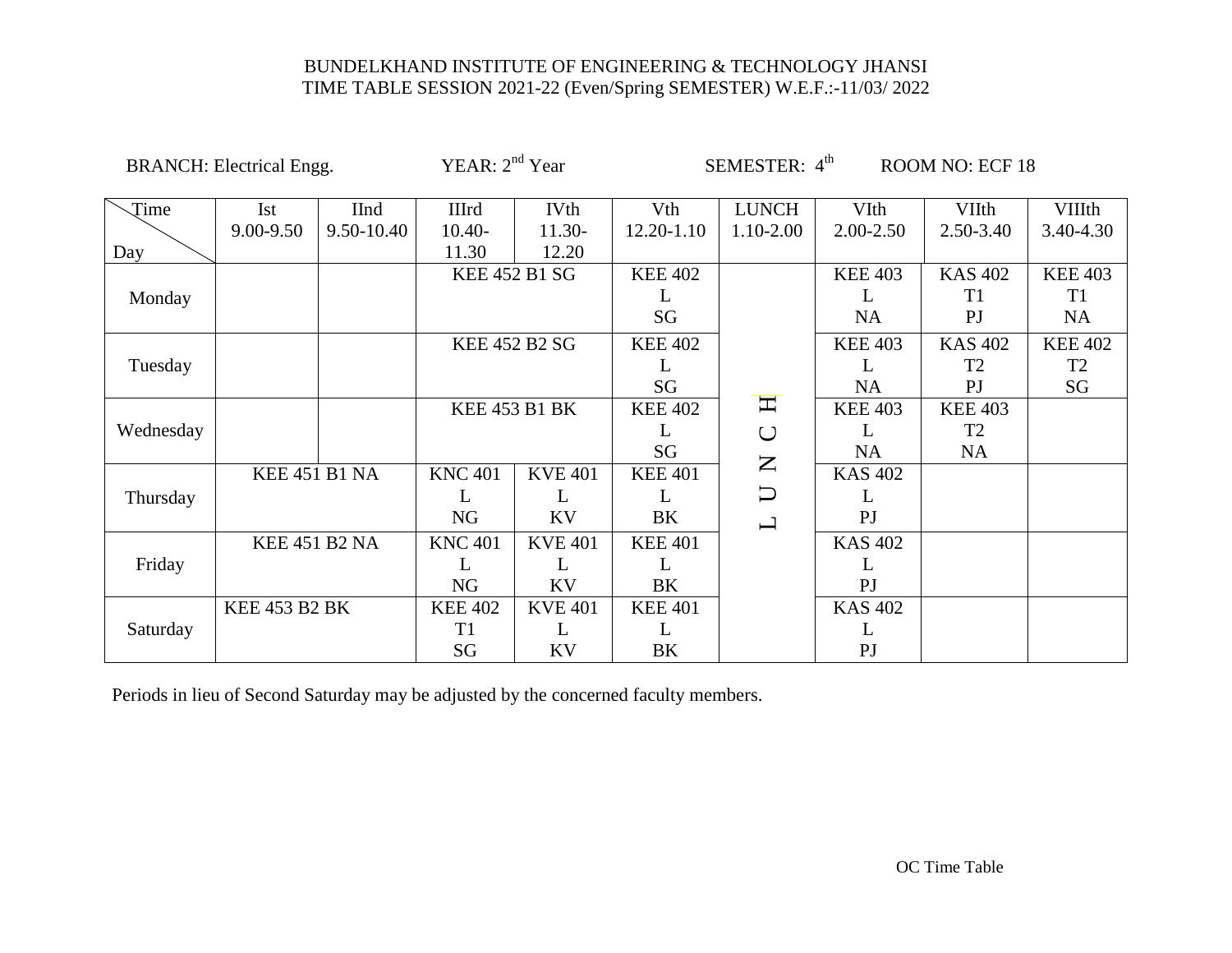# **BUNDELKHAND INSTITUTE OF ENGINEERING AND TECHNOLOGY, JHANSI**

# **Time Table Session 2021-22 (Even Semester) w.e.f 11/03/2022**

**Branch: Information Technology Year II, Semester IV Room No.- ECF-10** 

| <b>PERIOD</b><br><b>DAY</b> | 1st                                          | 2nd                       | 3rd                       | 4th                       | 5th                                    | <b>LUNCH</b>                  | 6th                       | 7th                                    | 8th         |
|-----------------------------|----------------------------------------------|---------------------------|---------------------------|---------------------------|----------------------------------------|-------------------------------|---------------------------|----------------------------------------|-------------|
| <b>DURATION</b>             | $9:00-9:50$                                  | $9:50-10:40$              | 10:40-11:30               | 11:30-12:20               | $12:20-1:10$                           | $1:10-2:00$                   | $2:00-2:50$               | $2:50-3:40$                            | $3:40-4:30$ |
| <b>MONDAY</b>               | <b>KNC 402</b><br>$\mathbf{L}$<br><b>MMT</b> | <b>KOE 048</b><br>L<br>DN | <b>KCS 402</b><br>L<br>AS | <b>KIT 401</b><br>L<br>AG |                                        |                               | <b>KVE 401</b><br>L<br>KV | <b>KIT 451 B1 AG</b><br>KCS 453 B2 MMT |             |
| <b>TUESDAY</b>              | <b>KNC 402</b><br>$\mathbf{L}$<br><b>MMT</b> | <b>KOE 048</b><br>L<br>DN | <b>KCS 402</b><br>L<br>AS | <b>KIT 401</b><br>L<br>AG | <b>KIT 401</b><br>T <sub>2</sub><br>AG |                               | <b>KVE 401</b><br>L<br>KV | KIT 451 B2 AG<br><b>KCS 453 B1 KV</b>  |             |
| <b>WEDNESDAY</b>            | <b>KIT 401</b><br>T1<br>AG                   | <b>KOE 048</b><br>L<br>DN | <b>KCS 402</b><br>L<br>AS | <b>KIT 401</b><br>L<br>AG | <b>KCS 402</b><br>T1<br>AS             | H<br>گ                        | <b>KVE 401</b><br>L<br>KV | <b>KCS 402</b><br>T <sub>2</sub><br>AS |             |
| <b>THURSDAY</b>             | <b>KCS 401</b><br>L<br>KV                    |                           |                           |                           |                                        | Š<br>$\overline{\phantom{0}}$ | <b>KCS 451 B1 AG</b>      |                                        |             |
| <b>FRIDAY</b>               | <b>KCS 401</b><br>L<br>KV                    |                           |                           |                           |                                        | <b>KCS 451 B2 AG</b>          |                           |                                        |             |
| <b>SATURDAY</b>             | <b>KCS 401</b><br>L<br>KV                    |                           |                           |                           |                                        |                               |                           |                                        |             |

O.C. Time table